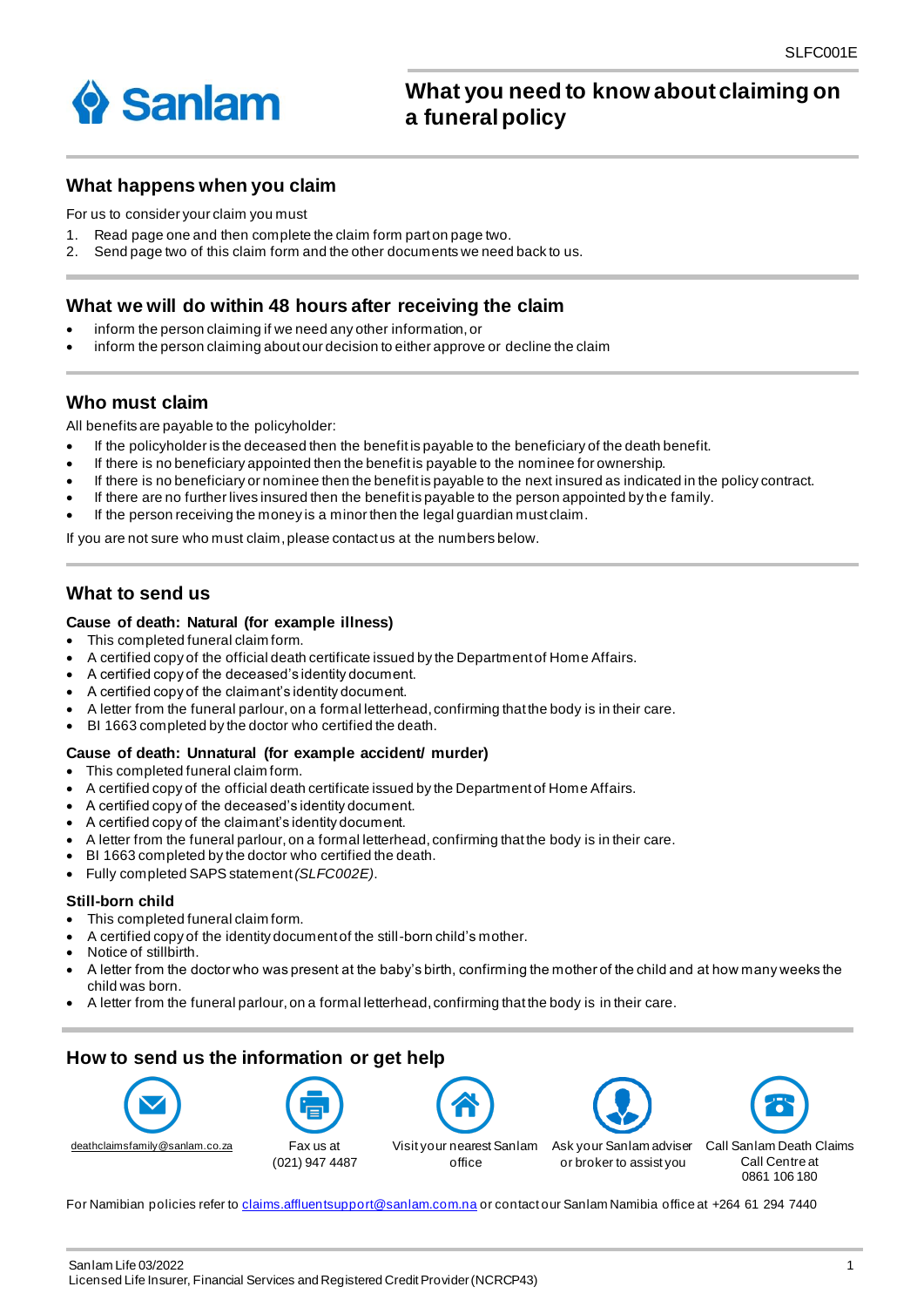

# **Funeral claim form**

#### Policy number

We will look at and consider your claim as soon as you send this claim form and all required documents *(refer to "What to send us" on page 1)* to us.

#### **1. Particulars of deceased**

| Title, Full name and surname<br><u> 1989 - Andrea Station Barbara (h. 1989).</u> |                                                                                                                       |  |  |  |  |  |
|----------------------------------------------------------------------------------|-----------------------------------------------------------------------------------------------------------------------|--|--|--|--|--|
| Identity number of deceased                                                      |                                                                                                                       |  |  |  |  |  |
| Occupation of deceased                                                           |                                                                                                                       |  |  |  |  |  |
| Employer of deceased                                                             | Telephone number ( )                                                                                                  |  |  |  |  |  |
| Describe the exact<br>cause of death                                             |                                                                                                                       |  |  |  |  |  |
| Was the deceased a stillborn or uninsured child?<br>Yes<br>Nol                   |                                                                                                                       |  |  |  |  |  |
| 2. Details of undertaker                                                         |                                                                                                                       |  |  |  |  |  |
|                                                                                  |                                                                                                                       |  |  |  |  |  |
| Contact person                                                                   | <u> 1989 - Johann Stein, marwolaethau a bhann an t-Amhain Aonaichte ann an t-Amhain Aonaichte ann an t-Amhain Aon</u> |  |  |  |  |  |
| Business postal address                                                          |                                                                                                                       |  |  |  |  |  |
|                                                                                  | Postal/Zip code                                                                                                       |  |  |  |  |  |
| Telephone number                                                                 | Fax number (<br>$\overline{\phantom{a}}$                                                                              |  |  |  |  |  |
| Place of burial or cremation                                                     | $\sqrt{1}$<br>Date of burial or cremation<br>(dd/mm/ccyy)                                                             |  |  |  |  |  |
| 3. Details of doctor who certified the death                                     |                                                                                                                       |  |  |  |  |  |
|                                                                                  | Practice code                                                                                                         |  |  |  |  |  |
| Telephone number                                                                 | Fax number                                                                                                            |  |  |  |  |  |
| Where did the death occur?<br>Hospital                                           | Clinic<br>Home<br>Otherl<br>Admission number                                                                          |  |  |  |  |  |

# **4. Details of the person who is claiming (claimant)**

| The claim was submitted by              | (Mark the applicable option with an "X") |                           |
|-----------------------------------------|------------------------------------------|---------------------------|
| Policyholder                            | Beneficiary for death benefit            | Appointed by family       |
|                                         | Beneficiary or nominee for ownership     | Next insured              |
| Full name and surname                   |                                          |                           |
| Relation to deceased<br>Identity number |                                          |                           |
| Postal address                          |                                          |                           |
|                                         |                                          | Postal/Zip code           |
| Telephone number (home)                 |                                          | Telephone number (work) ( |
| Fax number                              |                                          | Cell phone number         |
| e-mail address                          |                                          |                           |